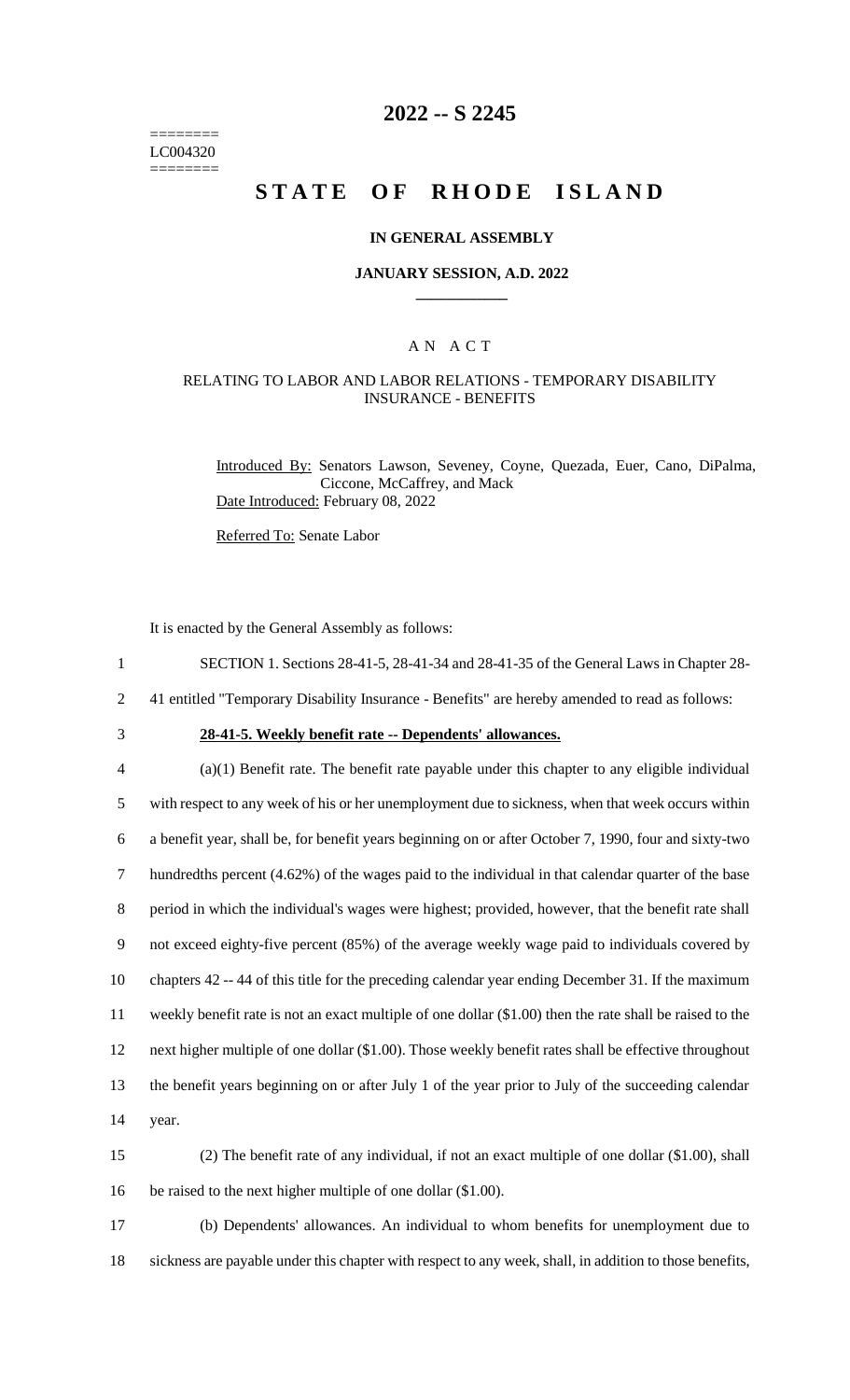1 be paid with respect to each week a dependent's allowance of ten dollars (\$10.00) twenty dollars  $2 \frac{\text{($20.00)}}{\text{or}}$  or seven percent (7%), of the individual's benefit rate, payable under subsection (a) of this section, whichever is greater for each of that individual's children, including adopted and stepchildren or that individual's court appointed wards who, at the beginning of the individual's benefit year, is under eighteen (18) years of age and who is at that time in fact dependent on that individual. A dependent's allowance shall also be paid to that individual for any child, including an adopted child or a stepchild or that individual's court appointed ward, eighteen (18) years of age or over, incapable of earning any wages because of mental or physical incapacity, and who is dependent on that individual in fact at the beginning of the individual's benefit year, including individuals who have been appointed the legal guardian of that child by the appropriate court. However, in no instance shall the number of dependents for which an individual may receive dependents' allowances exceed five (5) in total. The weekly total of dependents' allowances payable to any individual, if not an exact multiple of one dollar (\$1.00), shall be rounded to the next lower multiple of one dollar (\$1.00). The number of an individual's dependents, and the fact of their dependency, shall be determined as of the beginning of that individual's benefit year; provided, that only one individual shall be entitled to a dependent's allowance for the same dependent with respect to any week. Each individual who claims a dependent's allowance shall establish his or her claim to it to the satisfaction of the director under procedures established by the director.

 (c) Any individual's benefit rate and/or dependents' allowance in effect for a benefit year shall continue in effect until the end of that benefit year.

 (d) Partial unemployment due to sickness. For weeks beginning on or after January 1, 2006, an individual partially unemployed due to sickness and otherwise eligible in any week shall be paid sufficient benefits with respect to that week, so that his or her wages, rounded to the next higher multiple of one dollar (\$1.00), and his or her benefits combined will equal in amount the weekly benefit rate to which he or she would be entitled if totally unemployed due to sickness in that week; provided that an individual must have been totally unemployed due to sickness for at least seven (7) consecutive days prior to claiming partial benefits under this provision; provided, that this provision shall not apply if the individual is entitled to lag day benefits pursuant to § 28-41-9; provided, further, that nothing contained herein shall permit any individual to whom remuneration is payable for any work performed in any week in an amount equal to or greater than his or her weekly benefit rate to receive benefits or waiting period credit for that week.

#### **28-41-34. Temporary caregiver insurance.**

 The purpose of this chapter is to establish, within the state temporary disability insurance program, a temporary caregiver insurance program to provide wage replacement benefits in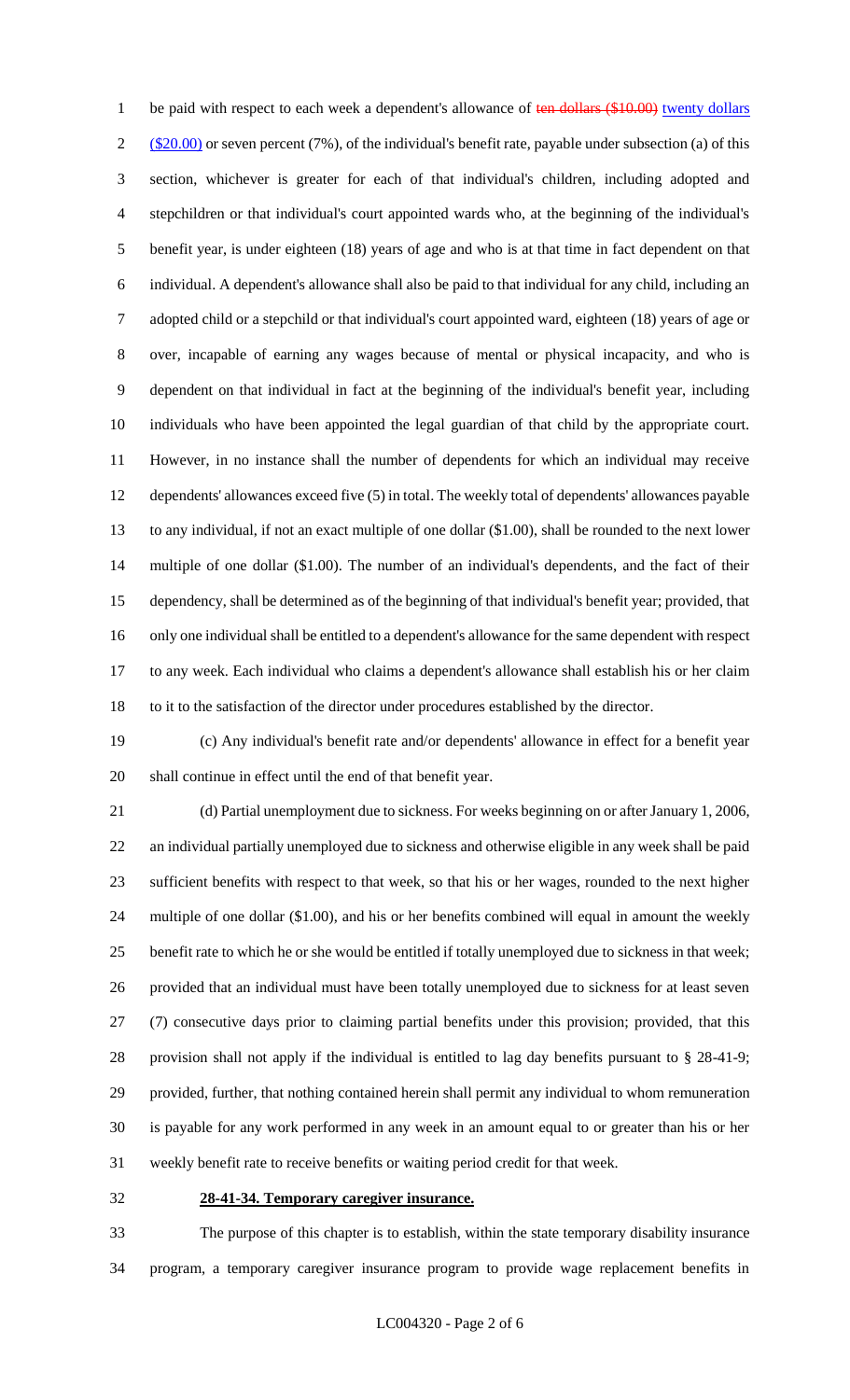accordance with the provisions of this chapter, to workers who take time off work to care for a 2 seriously ill child, spouse, domestic partner, parent, parent-in-law, grandparent, grandchild, sibling,

or to bond with a new child.

Definitions as used in this chapter:

 (1) "Child" means a biological, adopted, or foster son or daughter, a stepson or stepdaughter, a legal ward, a son or daughter of a domestic partner, or a son or daughter of an employee who stands in loco parentis to that child.

(2) "Newborn child" means a child under one year of age.

(3) "Adopted child" means a child adopted by, or placed for adoption with, the employee.

 (4) "Bonding or bond" means to develop a psychological and emotional attachment between a child and his or her parent(s) or persons who stand in loco parentis. This shall involve being in one another's physical presence.

- (5) "Parent" means a biological, foster, or adoptive parent, a stepparent, a legal guardian, or other person who stands in loco parentis to the employee or the employee's spouse or domestic
- partner when he/she was a child.
- (6) "Domestic partner" means a party to a civil union as defined by chapter 3.1 of title 15.

 (7) "Spouse" means a party in a common law marriage, a party in a marriage conducted and recognized by another state or country, or in a marriage as defined by chapter 3 of title 15.

(8) "Grandparent" means a parent of the employee's parent.

(9) "Parent-in-law" means the parent of the employee's spouse or domestic partner.

(10) "Employee" means any person who is or has been employed by an employer subject

to chapters 39 -- 41 of this title and in employment subject to those chapters.

 (11) "Serious health condition" means any illness, injury, impairment, or physical or mental condition that involves inpatient care in a hospital, hospice, residential healthcare facility, or continued treatment or continuing supervision by a licensed healthcare provider.

(12) "Department" means the department of labor and training.

(13) "Persons who stand in loco parentis" means those with day-to-day responsibilities to

care for and financially support a child or, in the case of an employee, who had such responsibility

 for the employee when the employee was a child. A biological or legal relationship shall not be required.

(14) "Grandchild" means the child of the employee's child.

 (15) "Sibling" means a brother or sister, whether related through half blood, whole blood or adoption, a foster sibling or a stepsibling.

**28-41-35. Benefits.**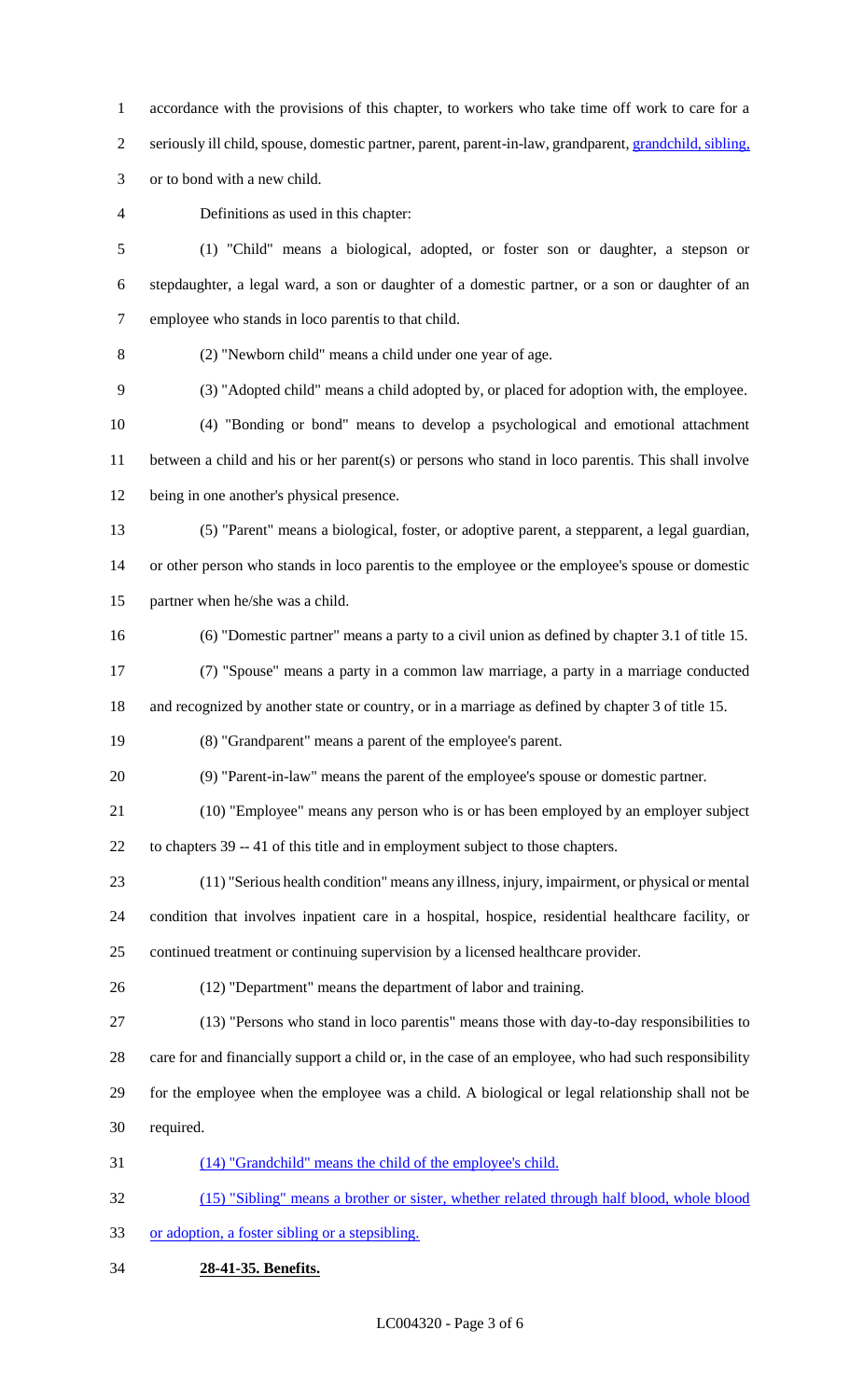(a) Subject to the conditions set forth in this chapter, an employee shall be eligible for temporary caregiver benefits for any week in which he or she is unable to perform his or her regular and customary work because he or she is:

 (1) Bonding with a newborn child or a child newly placed for adoption or foster care with 5 the employee or domestic partner in accordance with the provisions of § 28-41-36(c)(1); or

 (2) Caring for a child, parent, parent-in-law, grandparent, spouse, or domestic partner, who has a serious health condition, subject to a waiting period in accordance with the provisions of § 8 28-41-12 [repealed]. Employees may use accrued sick time during the eligibility waiting period in accordance with the policy of the individual's employer.

 (b) Temporary caregiver benefits shall be available only to the employee exercising his or her right to leave while covered by the temporary caregiver insurance program. An employee shall file a written intent with his or her employer, in accordance with rules and regulations promulgated by the department, with a minimum of thirty (30) days' notice prior to commencement of the family leave. Failure by the employee to provide the written intent may result in delay or reduction in the claimant's benefits, except in the event the time of the leave is unforeseeable or the time of the leave changes for unforeseeable circumstances.

 (c) Employees cannot file for both temporary caregiver benefits and temporary disability benefits for the same purpose, concurrently, in accordance with all provisions of this act and chapters 39 -- 41 of this title.

 (d) Temporary caregiver benefits may be available to any individual exercising his or her right to leave while covered by the temporary caregiver insurance program, commencing on or after January 1, 2014, which shall not exceed the individual's maximum benefits in accordance with chapters 39 -- 41 of this title. The benefits for the temporary caregiver program shall be payable with respect to the first day of leave taken after the waiting period and each subsequent day of leave during that period of family temporary disability leave. Benefits shall be in accordance with the following:

 (1) Beginning January 1, 2014, temporary caregiver benefits shall be limited to a maximum of four (4) weeks in a benefit year;

 (2) Beginning January 1, 2022, temporary caregiver benefits shall be limited to a maximum of five (5) weeks in a benefit year;

 (3) Beginning January 1, 2023, temporary caregiver benefits shall be limited to a maximum 32 of  $s$ ix (6) weeks eight (8) weeks in a benefit year.

(4) Beginning January 1, 2024, temporary caregiver benefits shall be limited to a maximum

34 of ten (10) weeks in a benefit year.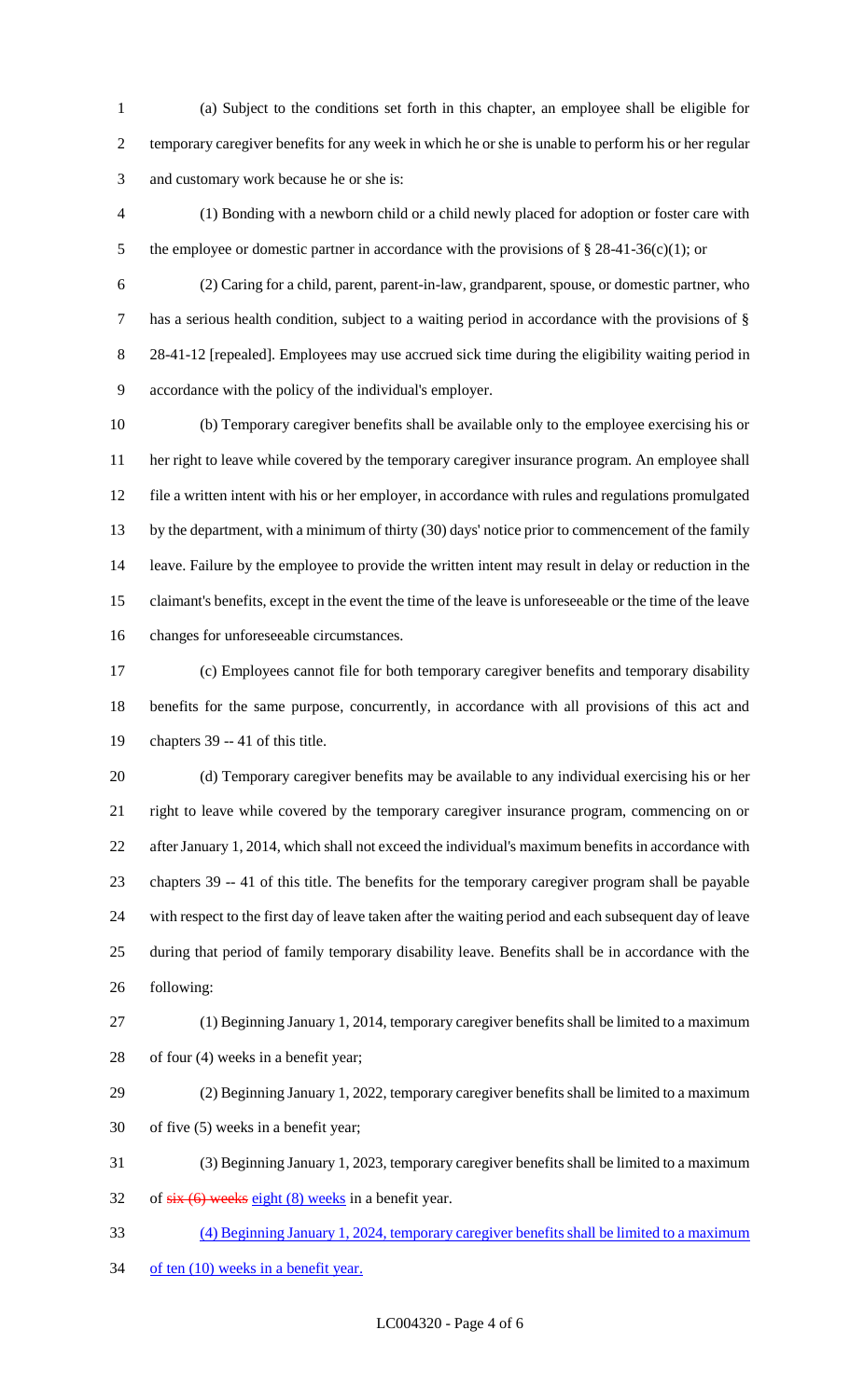(e) In addition, no individual shall be paid temporary caregiver benefits and temporary disability benefits that together exceed thirty (30) times his or her weekly benefit rate in any benefit year.

 (f) Any employee who exercises his or her right to leave covered by temporary caregiver insurance under this chapter shall, upon the expiration of that leave, be entitled to be restored by the employer to the position held by the employee when the leave commenced, or to a position with equivalent seniority, status, employment benefits, pay, and other terms and conditions of employment including fringe benefits and service credits that the employee had been entitled to at the commencement of leave.

 (g) During any caregiver leave taken pursuant to this chapter, the employer shall maintain any existing health benefits of the employee in force for the duration of the leave as if the employee had continued in employment continuously from the date he or she commenced the leave until the date the caregiver benefits terminate; provided, however, that the employee shall continue to pay any employee shares of the cost of health benefits as required prior to the commencement of the caregiver benefits.

 (h) No individual shall be entitled to waiting period credit or temporary caregiver benefits under this section for any week beginning prior to January 1, 2014. An employer may require an employee who is entitled to leave under the federal Family and Medical Leave Act, Pub. L. No. 103-3 and/or the Rhode Island Parental and Family Medical Leave Act, § 28-48-1 et seq., who exercises his or her right to benefits under the temporary caregiver insurance program under this chapter, to take any temporary caregiver benefits received, concurrently, with any leave taken pursuant to the federal Family and Medical Leave Act and/or the Rhode Island Parental and Family Medical Leave Act.

 (i) Temporary caregiver benefits shall be in accordance with the federal Family and Medical Leave Act (FMLA), Pub. L. No. 103-3 and the Rhode Island Parental and Family Medical Leave Act in accordance with § 28-48-1 et seq. An employer may require an employee who is entitled to leave under the federal Family and Medical Leave Act, Pub. L. No. 103-3 and/or the Rhode Island Parental and Family Medical Leave Act, § 28-48-1 et seq., who exercises his or her right to benefits under the temporary caregiver insurance program under this chapter, to take any temporary caregiver benefits received, concurrently, with any leave taken pursuant to the federal Family and Medical Leave Act and/or the Rhode Island Parental and Family Medical Leave Act. SECTION 2. This act shall take effect upon passage.

#### ======== LC004320